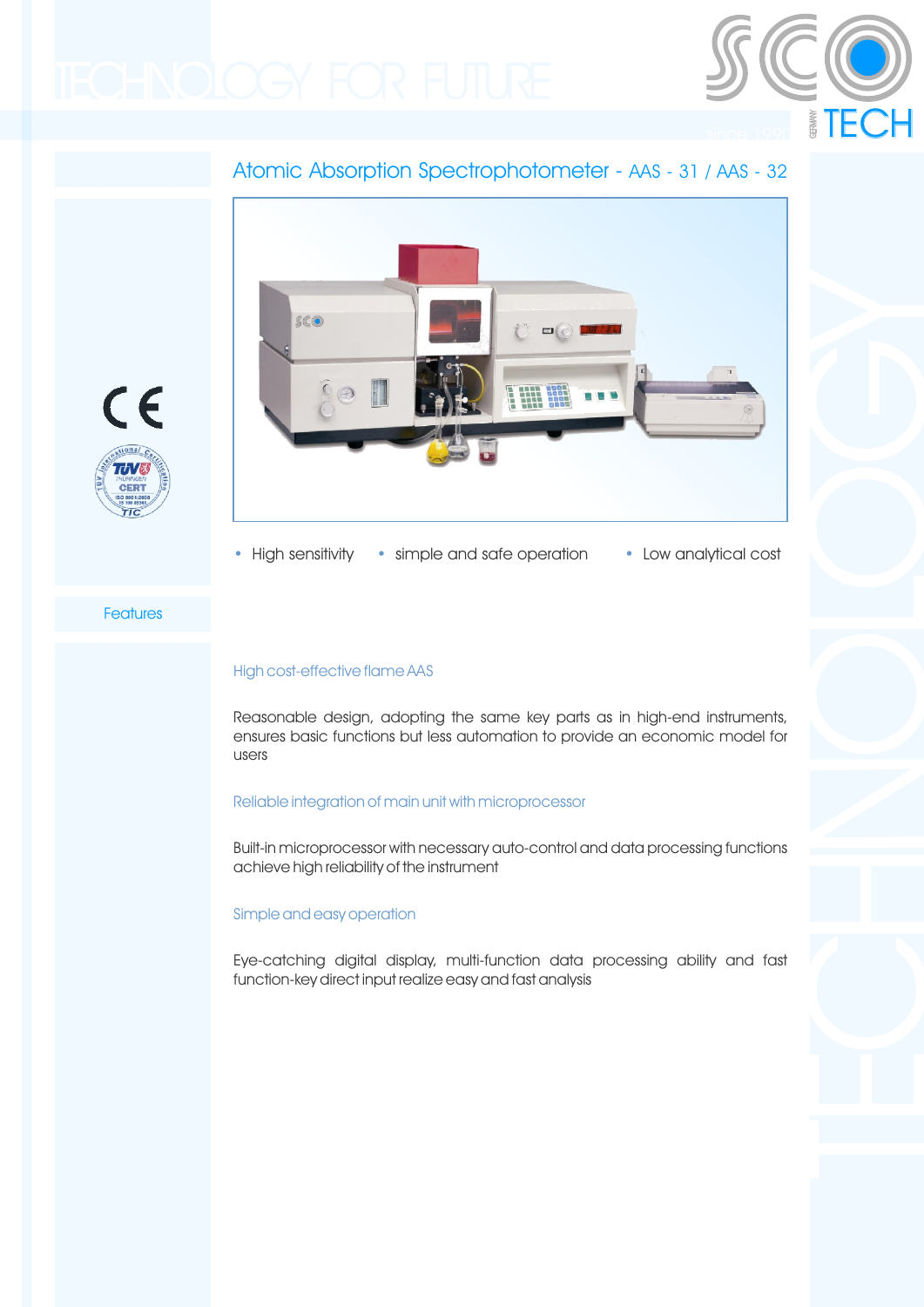

## **Main Specification**

| Wavelength range          | 190 - 900nm                                                           |
|---------------------------|-----------------------------------------------------------------------|
| Wavelength accuracy       | $\pm$ 0.5nm                                                           |
| Resolution                | Two spectral lines of Mn at 279.5nm and 279.8nm                       |
|                           | can be separated with the spectral bandwidth of                       |
|                           | 0.2nm and valley-peak energy ratio less than 30%.                     |
| <b>Baseline stability</b> | 0.005A / 30min                                                        |
|                           | Background correction The D2 lamp background correction capability at |
|                           | 1A is better than 30 times                                            |
|                           |                                                                       |

# Light Source System

| Light Source System | 2 lamps are powered simultaneously (one preheating) |
|---------------------|-----------------------------------------------------|
|                     | Lamp current adjustment range: $0 \sim 20$ mA       |
|                     | Lamp power supply mode                              |
|                     | Powered by 400Hz square pulse                       |

# Optical System

| Monochromator            | Single beam, Czerny-Turner design grating<br>monochromator |  |  |
|--------------------------|------------------------------------------------------------|--|--|
| Grating                  | 1800 l/mm                                                  |  |  |
| Focal length             | $277$ mm                                                   |  |  |
| <b>Blazed Wavelength</b> | 250 <sub>nm</sub>                                          |  |  |
| Spectral Bandwidth       | 0.1nm, 0.2nm, 0.4nm, 1.2nm, automatic change               |  |  |

## Flame Atomizer

| <b>Burner</b>       | 10cm single slot all-titanium burner                                                                      |
|---------------------|-----------------------------------------------------------------------------------------------------------|
| Spray chamber       | Corrosion resistant all-plastic spray chamber                                                             |
| <b>Nebulizer</b>    | High efficiency glass nebulizer with metal sleeve,<br>sucking up rate: 6 - 7ml/min                        |
| Position adjustment | Manual adjusting mechanism for vertical, horizontal<br>positions and the rotation angle of the burner/min |
| Gas line protection | Fuel gas leakage alarm/min                                                                                |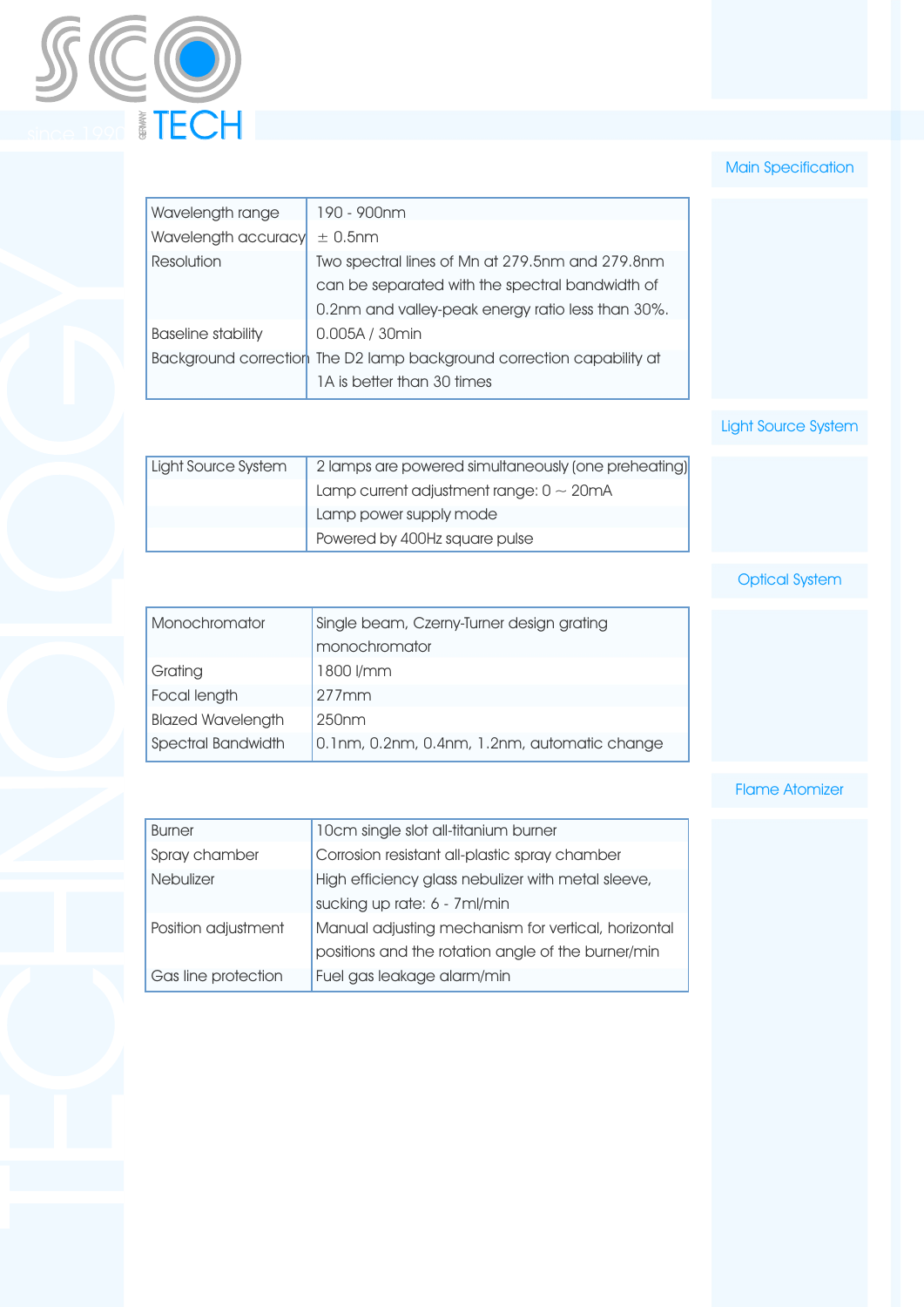| Detector              | R928 Photomultiplier with high sensitivity and wide                    |
|-----------------------|------------------------------------------------------------------------|
|                       | spectral range.                                                        |
| Electronic and micro- | Automatic adjustment of light source power. Light                      |
| computer system       | energy and negative high-voltage auto-balance                          |
| Display mode          | LED display of energy and measurement values,                          |
|                       | concentration direct reading.                                          |
| Read mode             | Transient, time average, peak height, peak area,                       |
|                       | integral time is selectable in the range of $0.1 \sim 19.9$ s.         |
| Scale expansion       | $0.1 - 99$                                                             |
|                       | Data processing mode Automatic calculation of mean, standard deviation |
|                       | and relative standard deviation. Reporting number is                   |
|                       | in the range of $1 \sim 99$                                            |
| Measurement mode      | Automatic curve fitting with $3\sim$ 7 standards; Sensitivity          |
|                       | auto-correction                                                        |
| Result printing       | Measurement data, working curve, signal profile and                    |
|                       | analytical conditions can all be printed out                           |
| Instrument self-check | Check current status of each function key                              |

Since 1990

**Characteristic** 

#### Concentration and Detection Limit

|                            | Air- Acetylene                                                                          |                                                                                                                                                                                                                                                                      | Cu: Characteristic concentration $\leq 0.025$ mg/L,<br>Detection limit $\leq 0.006$ mg/L;                           |  |  |
|----------------------------|-----------------------------------------------------------------------------------------|----------------------------------------------------------------------------------------------------------------------------------------------------------------------------------------------------------------------------------------------------------------------|---------------------------------------------------------------------------------------------------------------------|--|--|
| <b>Function Expansion</b>  |                                                                                         |                                                                                                                                                                                                                                                                      | Hydride vapor generator can be connected for hydride analysis                                                       |  |  |
| Dimensions & weight        | Main unit                                                                               |                                                                                                                                                                                                                                                                      | 102×49×54cm, unpacked 80kg                                                                                          |  |  |
| <b>Order Information's</b> |                                                                                         |                                                                                                                                                                                                                                                                      |                                                                                                                     |  |  |
|                            | 0.100.018                                                                               | AAS-31<br>Package                                                                                                                                                                                                                                                    | Atomic Absorption Spectrophotometer, flame type<br>Microprocessor control, LED display                              |  |  |
|                            | 0.100.019                                                                               | AAS-32<br>Package                                                                                                                                                                                                                                                    | Atomic Absorption Spectrophotometer, flame type<br>Microprocessor control, LED display,<br>D2 background correction |  |  |
| <b>Options</b>             |                                                                                         |                                                                                                                                                                                                                                                                      |                                                                                                                     |  |  |
|                            | 0.100.100<br>0.100.101<br>0.100.102<br>0.100.103<br>0.100.104<br>0.100.105<br>0.100.106 | Air compressor<br>Hydride vapor generator<br>Pyrolytically coated platform graphite tube<br>Pyrolytically coated graphite tube<br>Normal graphite tube<br>High effeciency glass nebulizer<br><b>Water Chiller</b><br>PC-Working place incl. PC, Printer, TFT Display |                                                                                                                     |  |  |
|                            | 0.100.107                                                                               |                                                                                                                                                                                                                                                                      |                                                                                                                     |  |  |